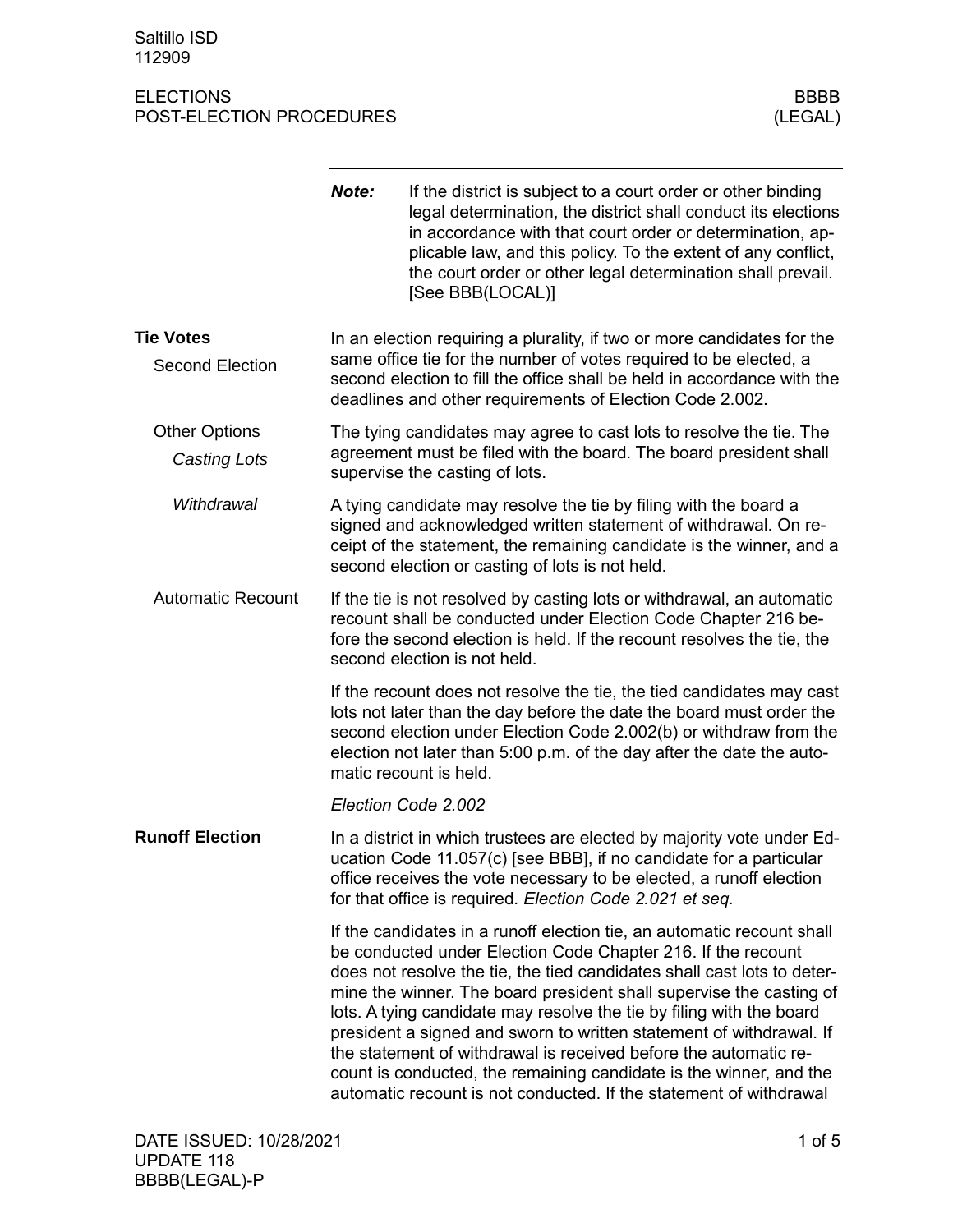| Saltillo ISD<br>112909                        |                                                                                                                                                                                                                                                                                                                                                                                                                                                                                                                                                                                                                                                                                                                                                                             |                        |
|-----------------------------------------------|-----------------------------------------------------------------------------------------------------------------------------------------------------------------------------------------------------------------------------------------------------------------------------------------------------------------------------------------------------------------------------------------------------------------------------------------------------------------------------------------------------------------------------------------------------------------------------------------------------------------------------------------------------------------------------------------------------------------------------------------------------------------------------|------------------------|
| <b>ELECTIONS</b><br>POST-ELECTION PROCEDURES  |                                                                                                                                                                                                                                                                                                                                                                                                                                                                                                                                                                                                                                                                                                                                                                             | <b>BBBB</b><br>(LEGAL) |
|                                               | is received not later than 5:00 p.m. the day after the date the auto-<br>matic recount is conducted, the remaining candidate is the winner,<br>and a casting of lots is not held. Election Code 2.028                                                                                                                                                                                                                                                                                                                                                                                                                                                                                                                                                                       |                        |
| <b>Ballot Order</b>                           | The order of the candidates' names on the ballot of any resulting<br>runoff election or election held to resolve a tie vote shall be the rel-<br>ative order of names on the original election ballot. Election Code<br>2.002(d), 52.094(a)                                                                                                                                                                                                                                                                                                                                                                                                                                                                                                                                 |                        |
| <b>Recounts</b>                               | The district shall conduct an authorized recount in accordance with<br>Election Code Title 13. Election Code 211.001                                                                                                                                                                                                                                                                                                                                                                                                                                                                                                                                                                                                                                                        |                        |
|                                               | A candidate in a board election may obtain an initial recount in an<br>election if the difference in the number of votes received by the<br>candidate and any candidate for the office who is shown by the<br>election returns to be elected, tied, or entitled to a place on a runoff<br>ballot, if applicable, is less than ten percent of that candidate's<br>number of votes, or the total number of votes received by all candi-<br>dates for the office is less than 1,000. Election Code 212.022                                                                                                                                                                                                                                                                     |                        |
|                                               | A ground for obtaining an initial recount is not required to obtain an<br>initial recount of electronic voting system results. A candidate may<br>obtain an initial recount of electronic voting system results in an<br>election only if the candidate is shown by the election returns not to<br>be elected. Election Code 212.0241                                                                                                                                                                                                                                                                                                                                                                                                                                       |                        |
|                                               | An initial recount may not be conducted unless an authorized can-<br>didate submits a petition for the recount to the presiding officer of<br>the local canvassing authority in accordance with Election Code<br>Chapter 212, Subchapter B, accompanied by a deposit to cover<br>the costs of the recount in accordance with Subchapter E. Election<br>Code 212.025, .026, .111                                                                                                                                                                                                                                                                                                                                                                                             |                        |
| <b>Effect of Petition</b>                     | The submission of a recount petition before a board completes its<br>canvass does not delay the canvass for the office involved in the<br>recount. The board shall make a notation on the tabulation of any<br>office involved in a recount. The submission of a recount petition<br>delays the issuance of a certificate of election and qualification for<br>the office involved in the recount pending completion of the re-<br>count. A candidate may not qualify for an office involved in a re-<br>count before completion of the recount. This provision does not af-<br>fect a candidate who has received a certificate of election and<br>qualified for office before the submission of a recount petition in-<br>volving the office. Election Code 212.033, .0331 |                        |
| <b>Canvass Returns</b><br><b>General Rule</b> | Except as provided below, a board shall convene to conduct the lo-<br>cal canvass at the time set by the presiding officer not later than<br>the 11th day after election day and not earlier than the later of:                                                                                                                                                                                                                                                                                                                                                                                                                                                                                                                                                             |                        |
|                                               | 1.<br>The third day after election day;                                                                                                                                                                                                                                                                                                                                                                                                                                                                                                                                                                                                                                                                                                                                     |                        |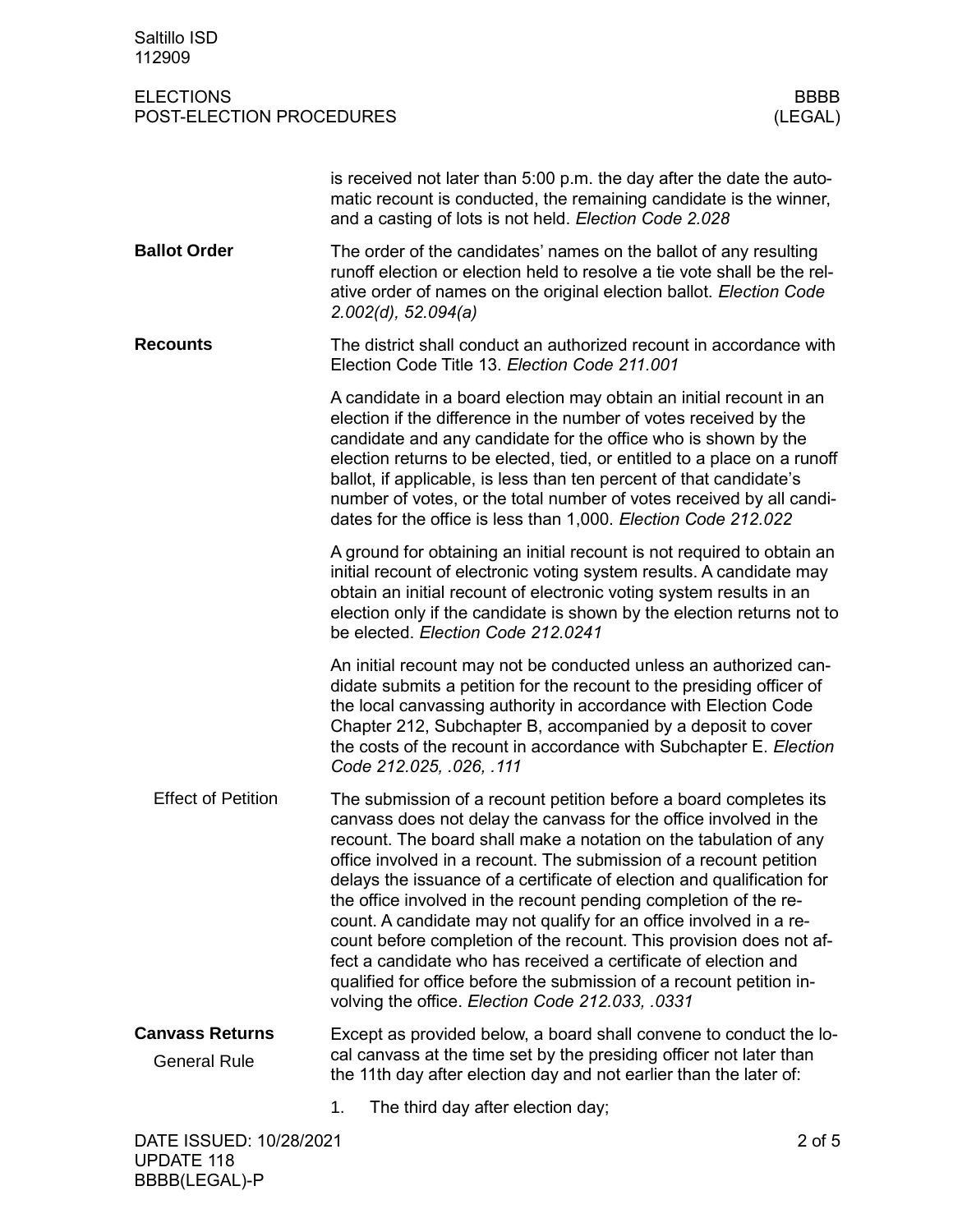|                                                       | 2.                                                                                                                                                                                                                                                                                                                                      | The date on which the early voting ballot board has verified<br>and counted all provisional ballots, if a provisional ballot has<br>been cast in the election; or                                                                                                |        |  |
|-------------------------------------------------------|-----------------------------------------------------------------------------------------------------------------------------------------------------------------------------------------------------------------------------------------------------------------------------------------------------------------------------------------|------------------------------------------------------------------------------------------------------------------------------------------------------------------------------------------------------------------------------------------------------------------|--------|--|
|                                                       | 3.                                                                                                                                                                                                                                                                                                                                      | The date on which all timely received ballots cast from ad-<br>dresses outside of the United States are counted, if a ballot to<br>be voted by mail in the election was provided to a person out-<br>side of the United States.                                  |        |  |
|                                                       |                                                                                                                                                                                                                                                                                                                                         | Election Code 67.003(b)                                                                                                                                                                                                                                          |        |  |
| November<br>Election-Even-<br><b>Numbered Years</b>   | For an election held on the date of the general election for state<br>and county officers (the first Tuesday after the first Monday in No-<br>vember in even-numbered years under Election Code 41.002), the<br>time for the canvass may be set not later than the 14th day after<br>election day. Election Code 65.051(a-1), 67.003(c) |                                                                                                                                                                                                                                                                  |        |  |
| Quorum for<br>Canvass                                 |                                                                                                                                                                                                                                                                                                                                         | Two members of a board constitute a quorum for purposes of can-<br>vassing an election.                                                                                                                                                                          |        |  |
|                                                       |                                                                                                                                                                                                                                                                                                                                         | At the time set for convening the board for the local canvass, the<br>presiding officer shall deliver the sealed precinct returns to the<br>board. The board shall open the returns for each precinct and can-<br>vass them as provided by Election Code 67.004. |        |  |
| <b>Minutes</b>                                        | The presiding officer shall note the completion of the canvass in<br>the minutes or in the recording required by the Open Meetings Act<br>(Government Code 551.021). [See BE]                                                                                                                                                           |                                                                                                                                                                                                                                                                  |        |  |
|                                                       |                                                                                                                                                                                                                                                                                                                                         | Election Code $67.004(a)$ , (g)                                                                                                                                                                                                                                  |        |  |
| <b>Internet Posting of</b><br><b>Election Results</b> |                                                                                                                                                                                                                                                                                                                                         | A district that holds an election and maintains an internet website<br>shall post on its public internet website:                                                                                                                                                |        |  |
|                                                       | 1.                                                                                                                                                                                                                                                                                                                                      | The results of each election;                                                                                                                                                                                                                                    |        |  |
|                                                       | 2.                                                                                                                                                                                                                                                                                                                                      | The total number of votes cast;                                                                                                                                                                                                                                  |        |  |
|                                                       | 3.                                                                                                                                                                                                                                                                                                                                      | The total number of votes cast for each candidate or for or<br>against each measure;                                                                                                                                                                             |        |  |
|                                                       | 4.                                                                                                                                                                                                                                                                                                                                      | The total number of votes cast by personal appearance on<br>election day;                                                                                                                                                                                        |        |  |
|                                                       | 5.                                                                                                                                                                                                                                                                                                                                      | The total number of votes cast by personal appearance or<br>mail during the early voting period; and                                                                                                                                                             |        |  |
|                                                       | 6.                                                                                                                                                                                                                                                                                                                                      | The total number of counted and uncounted provisional bal-<br>lots cast.                                                                                                                                                                                         |        |  |
|                                                       |                                                                                                                                                                                                                                                                                                                                         | The information described above must be:                                                                                                                                                                                                                         |        |  |
|                                                       | 1.                                                                                                                                                                                                                                                                                                                                      | Posted as soon as practicable after the election; and                                                                                                                                                                                                            |        |  |
| DATE ISSUED: 10/28/2021                               |                                                                                                                                                                                                                                                                                                                                         |                                                                                                                                                                                                                                                                  | 3 of 5 |  |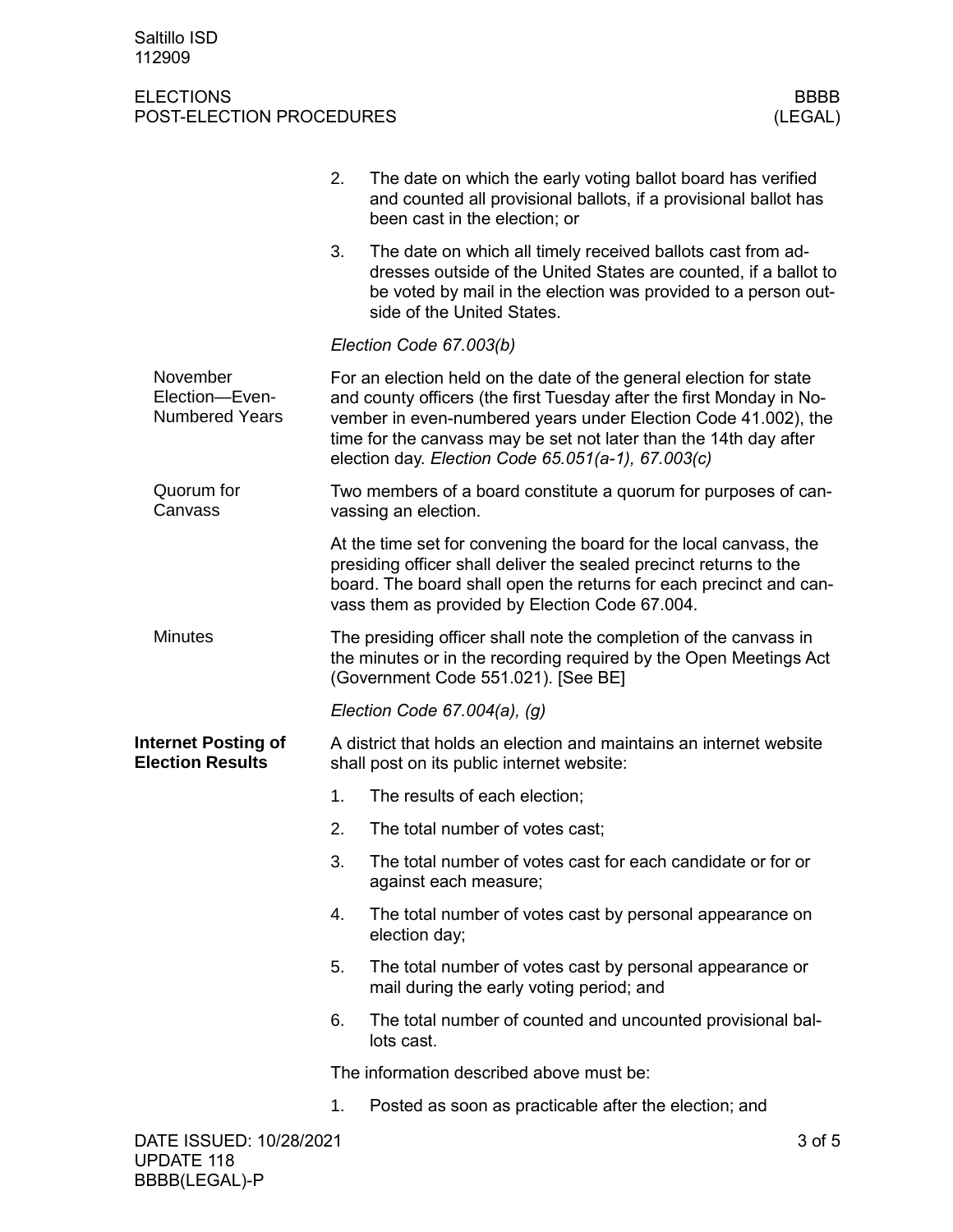|                                                            | 2. | Accessible without having to make more than two selections<br>or view more than two network locations after accessing the<br>internet website home page of the district.                                                                                                                                                                                                                                   |  |  |
|------------------------------------------------------------|----|------------------------------------------------------------------------------------------------------------------------------------------------------------------------------------------------------------------------------------------------------------------------------------------------------------------------------------------------------------------------------------------------------------|--|--|
|                                                            |    | Election Code $65.016(b)$ , (c)                                                                                                                                                                                                                                                                                                                                                                            |  |  |
| <b>Qualifying for Office</b><br>Certificate of<br>Election |    | After the completion of a canvass, the presiding officer shall pre-<br>pare a certificate of election for each candidate who is elected to<br>an office for which the official result is determined by the board's<br>canvass. A certificate of election must contain:                                                                                                                                     |  |  |
|                                                            | 1. | The candidate's name;                                                                                                                                                                                                                                                                                                                                                                                      |  |  |
|                                                            | 2. | The office to which the candidate is elected;                                                                                                                                                                                                                                                                                                                                                              |  |  |
|                                                            | 3. | A statement of election to an unexpired term, if applicable;                                                                                                                                                                                                                                                                                                                                               |  |  |
|                                                            | 4. | The date of the election;                                                                                                                                                                                                                                                                                                                                                                                  |  |  |
|                                                            | 5. | The signature of the officer preparing the certificate; and                                                                                                                                                                                                                                                                                                                                                |  |  |
|                                                            | 6. | Any seal used by the officer preparing the certificate to au-<br>thenticate documents that the officer executes or certifies.                                                                                                                                                                                                                                                                              |  |  |
|                                                            |    | The authority preparing a certificate of election shall promptly de-<br>liver it to the person for whom it is prepared, subject to the submis-<br>sion of a recount petition. [See Effect of Petition, above]                                                                                                                                                                                              |  |  |
|                                                            |    | A certificate of election may not be issued to a person who has<br>been declared ineligible to be elected to the office.                                                                                                                                                                                                                                                                                   |  |  |
|                                                            |    | Election Code 67.016                                                                                                                                                                                                                                                                                                                                                                                       |  |  |
| Certificate for<br>Unopposed<br>Candidate                  |    | A certificate of election shall be issued to each unopposed candi-<br>date declared elected in the same manner and at the same time as<br>provided for a candidate elected at the election. The candidate<br>must qualify for the office in the same manner as provided for a<br>candidate elected at the election. Election Code 2.053(e) [See<br>BBBA regarding the election of an unopposed candidate.] |  |  |
| <b>Officer's Statement</b>                                 |    | All elected and appointed board members, before taking the oath<br>or affirmation of office and entering upon the duties of office, shall<br>sign the required officer's statement. The statement shall be re-<br>tained with the official records of the office. Tex. Const. Art. XVI,<br>Sec. $1(b)$ , $(c)$                                                                                             |  |  |
| Oath of Office                                             |    | All elected and appointed trustees, before they enter upon the du-<br>ties of the office, shall take the official oath or affirmation of office.<br>Newly elected trustees shall file their official oaths with the board<br>president. Tex. Const. Art. XVI, Sec. 1(a); Education Code<br>11.061(a)                                                                                                       |  |  |